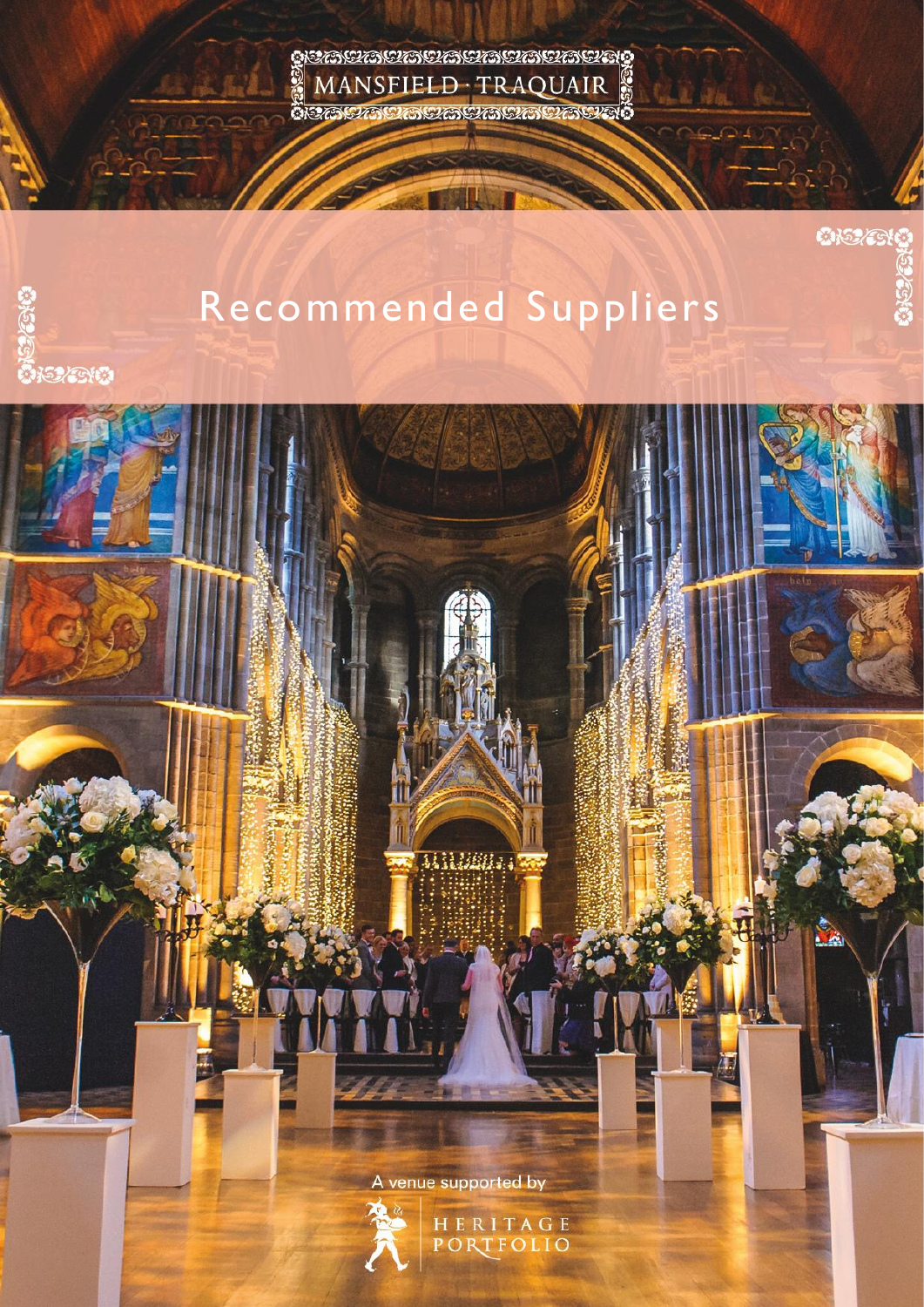

## RECOMMENDED SUPPLIERS

Please feel free to contact our wonderful recommended suppliers for Mansfield Traquair

| <b>FLORISTS</b>       |                                          |
|-----------------------|------------------------------------------|
| <b>Planet Flowers</b> | 0131 539 7781 www.planetflowers.co.uk    |
| <b>Narcissus</b>      | 0131 478 7447 www.narcissusflowers.co.uk |
| Roseparks             | 0131 440 2444 www.roseparks.co.uk        |

| <b>STATIONERY</b> |                                              |
|-------------------|----------------------------------------------|
| -2Flux            | 07837 746026 www.2flux.com                   |
| Magenta Ink       | 07921 512244 www.magentainkcalligraphy.co.uk |

| <b>PHOTOGRAPHER</b>   |                                                   |
|-----------------------|---------------------------------------------------|
| <b>Blue Sky</b>       | 0131 447 1100 www.blueskyphotography.co.uk        |
| <b>Nadin Dunnigan</b> | 0131 608 0070 www.nadindunnigan-photography.co.uk |
| <b>First Light</b>    | 07932 628898 www.firstlightweddings.co.uk         |
| Rankine               | 0131 331 1441 www.rankinephotography.com          |
| <b>Craig Heaslip</b>  | 07766 091346 www.craigheaslip.com                 |
| A Fotografy           | 078502 09999 www.a-fotografy.co.uk                |

| <b>VIDEOGRAPHER</b> |                                          |
|---------------------|------------------------------------------|
| White Balloon       | 07919 092785 www.whiteballoonfilms.co.uk |
| <b>Cherry Tree</b>  | 0131 445 1000 www.cherrytree-films.com   |
| Craig Heaslip       | 07766 091346 www.craigheaslip.com        |

| <b>CAKES</b>                |                                       |
|-----------------------------|---------------------------------------|
| Liggy's                     | 0131 332 2223 www.liggyscakes.co.uk   |
| <b>The Plant Patisserie</b> | www.theplantpatisserie.co.uk          |
| <b>Fay's Cakes</b>          | 015068 84622 www.fayscakes.co.uk      |
| <b>Cuckoos Bakery</b>       | 0131 556 6224 www.cuckoosbakery.co.uk |
| Il Mellis                   | 0131 447 8889 www.mellischeese.co.uk  |



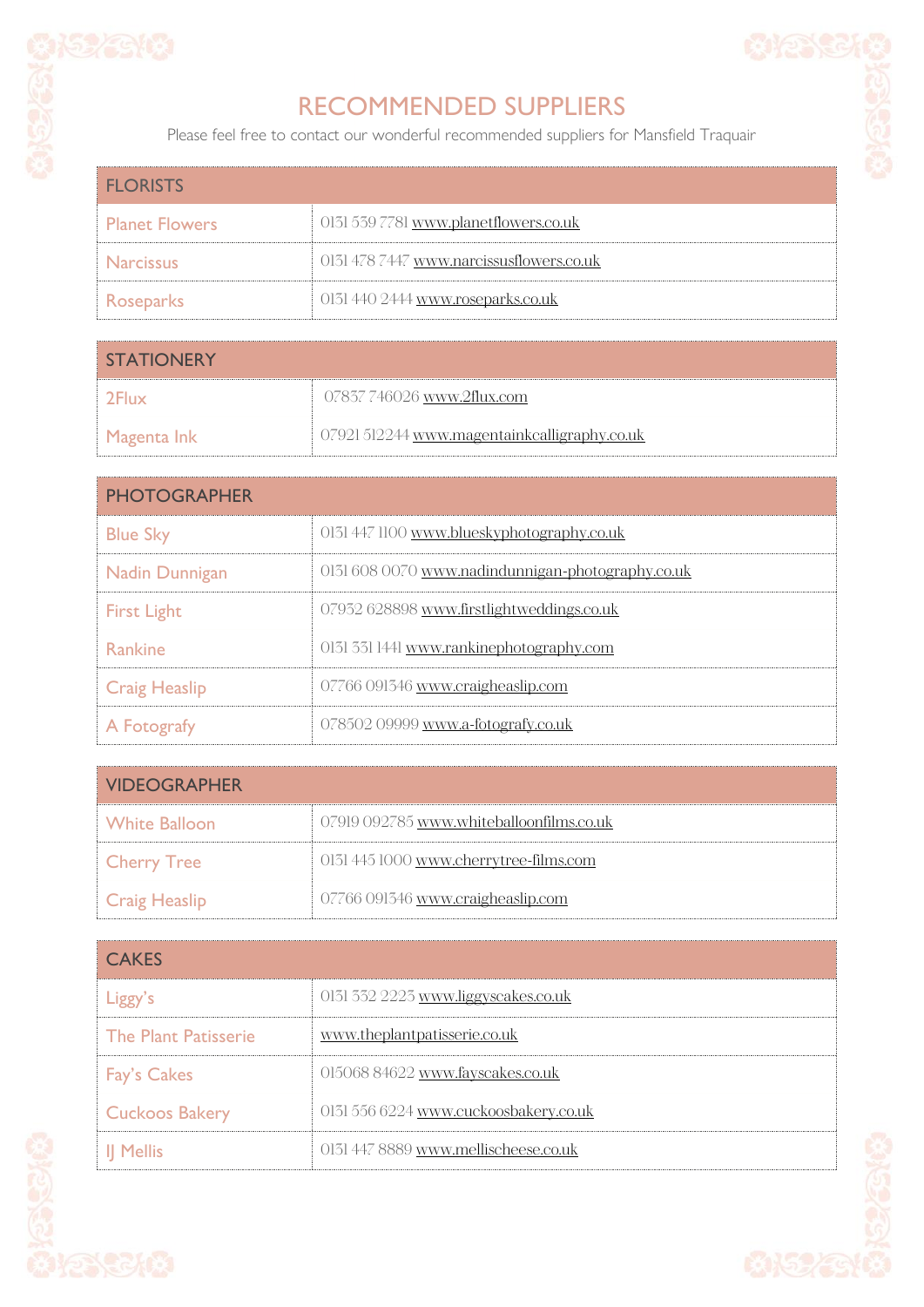

| <b>ENTERTAINMENT</b>          |                                                 |
|-------------------------------|-------------------------------------------------|
| <b>Cairn String Quartet</b>   | 07968783440 www.cairnstringquartet.com          |
| <b>Capella String Quartet</b> | 077607 31233 www.stringquartetglasgow.co.uk     |
| <b>Reel Time</b>              | 0131 346 8393 www.reel-time.co.uk               |
| <b>The Pickled Piper</b>      | 07831426757 www.thepickledpiper.co.uk           |
| <b>Sophie Askew Harpist</b>   | 07967 687106 www.sophieaskewharp.com/new-page-3 |

| <b>HUMANIST/CIVIL</b>   |                                                                                             |
|-------------------------|---------------------------------------------------------------------------------------------|
|                         | City of Edinburgh Council   0131 529 2600 www.edinburgh.gov.uk/marriages-civil-partnerships |
| <b>Graham</b> Duff      | 0131 337 3532 www.hfofs.co.uk/grahamduff                                                    |
| <b>Duncan Robertson</b> | 07918 034017 www.humanistassociationscotland.com/duncan-robertson/                          |

| <b>PHOTOBOOTH</b> |                                         |
|-------------------|-----------------------------------------|
| <b>Blushbooth</b> | 0131 220 1493 www.blushphotobooth.co.uk |
| Look Look         | 07792 236549 www.looklook.co.uk         |

| <b>FACE PAINTING</b> |                                   |
|----------------------|-----------------------------------|
| l Fantoosh Art       | 07775 861075 www.fantooshartco.uk |

| SILENT DISCO         |                                               |
|----------------------|-----------------------------------------------|
| Silent Disco Company | 0208 432 6151 www.thesilentdiscocompany.co.uk |